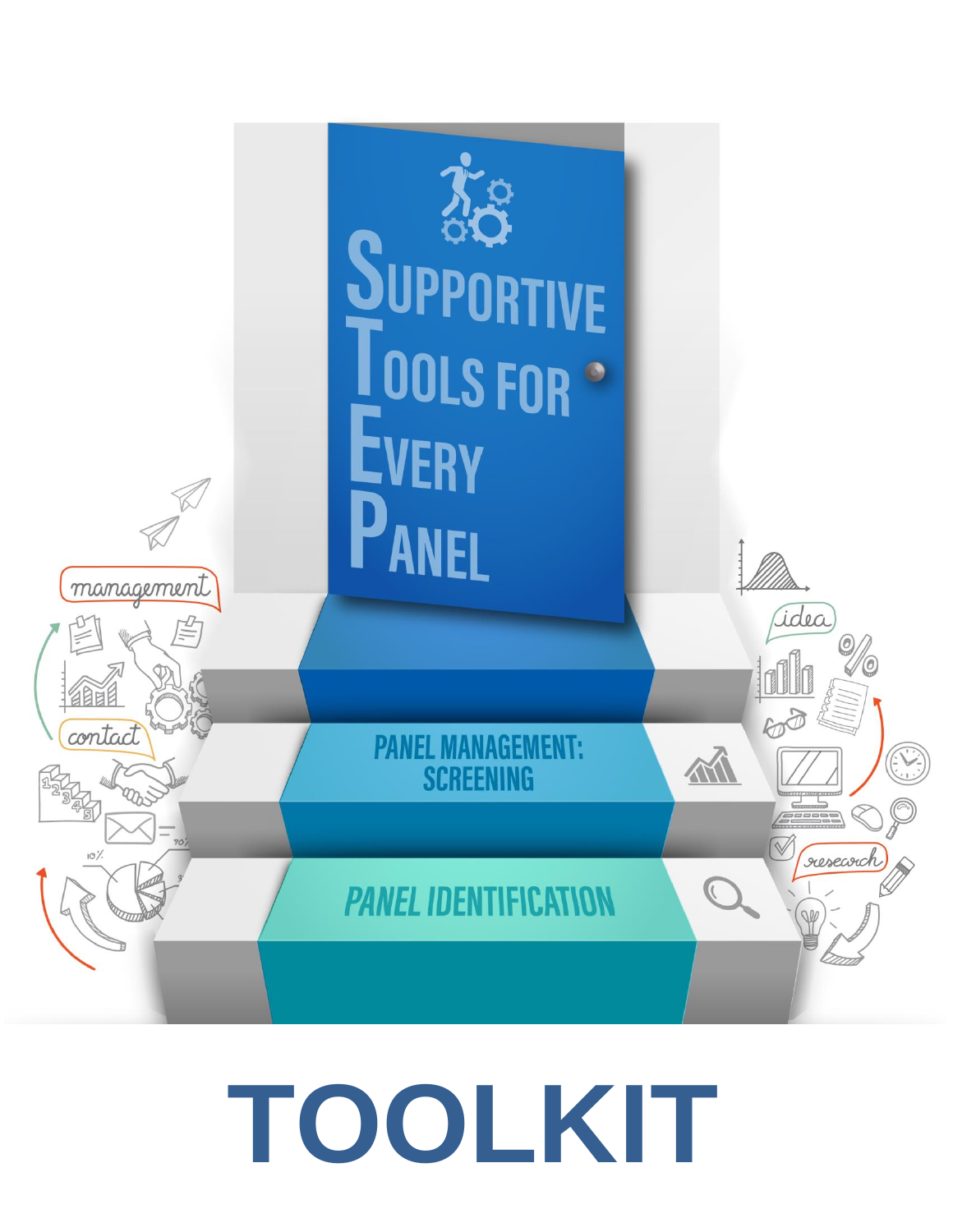## Introduction:

This document was created to provide easy access to tools and resources that clinic teams may need as they work on developing panel processes. It is aligned with, and can be accompanied by, the STEP Workbook and the STEP Checklist. It also specifies how each activity relates to the Patient's Medical Home (PMH) and the 'implementation elements' necessary for transformation to high functioning medical homes (see [Appendix\)](#page-11-0). Consequently, this toolkit and accompanying documents also work well with the [Patient's Medical Home Assessment](http://www.topalbertadoctors.org/file/pmh-assessment-for-practices--readiness.pdf) - a tool for primary care practices to identify the specific changes that create transformation.

The toolkit specifically covers activities related to 'panel identification', and 'panel management' as it pertains to screening. Panel management related to disease management is a more advanced activity that teams can work on once they have established screening activities.

As clinics implement panel activities, it will be important to measure to determine that each change is resulting in improvement. Some of the indicators and measurements contained in this document reflect not only immediate impacts, but also the long term and cumulative influence of a highly functional medical home.

The document can be used alongside other tools and resources including, but not limited to:

- 1. **STEP Checklist** This checklist is intended as a guide for panel and screening activities. It is a shortened version of this toolkit that includes only the activities and outputs. It can be used by clinic teams, improvement facilitators or PCNs to monitor and document progress; as a tool to assess training needs for panel work; and/or to define and prioritize future goals.
- 2. **STEP Workbook** This workbook, intended to be used at the clinic level, takes each activity outlined in this toolkit and provides a brief explanation. Following each explanation, there is an exercise component that includes reflective questions and suggested activities. Successful completion of the exercises generally indicates that a team has mastered the activity.
- 3. **Patient's Medical Home (PMH) Assessment for your Practice** This is a facilitated selfassessment tool for clinics. The following bullets describe the purpose of the tool:
	- Developed for practices as a voluntary tool to assess routine activities that support PMH
	- Provides a "snap shot" of where practices are in their journey toward the PMH
	- Allows teams to build a common understanding of team processes in the steps toward the Patient's Medical Home
	- Helps practices set priorities and create customized action plans
	- Provides a validated self-reflective tool that can be repeated over time

Once a clinic team has completed the PMH Assessment and has set goals, the improvement facilitator can use the tools specified in the PMH Assessment levels column in this STEP Toolkit. These can be used by improvement facilitators to help show teams how the STEP activities relate to progressing toward PMH transformation.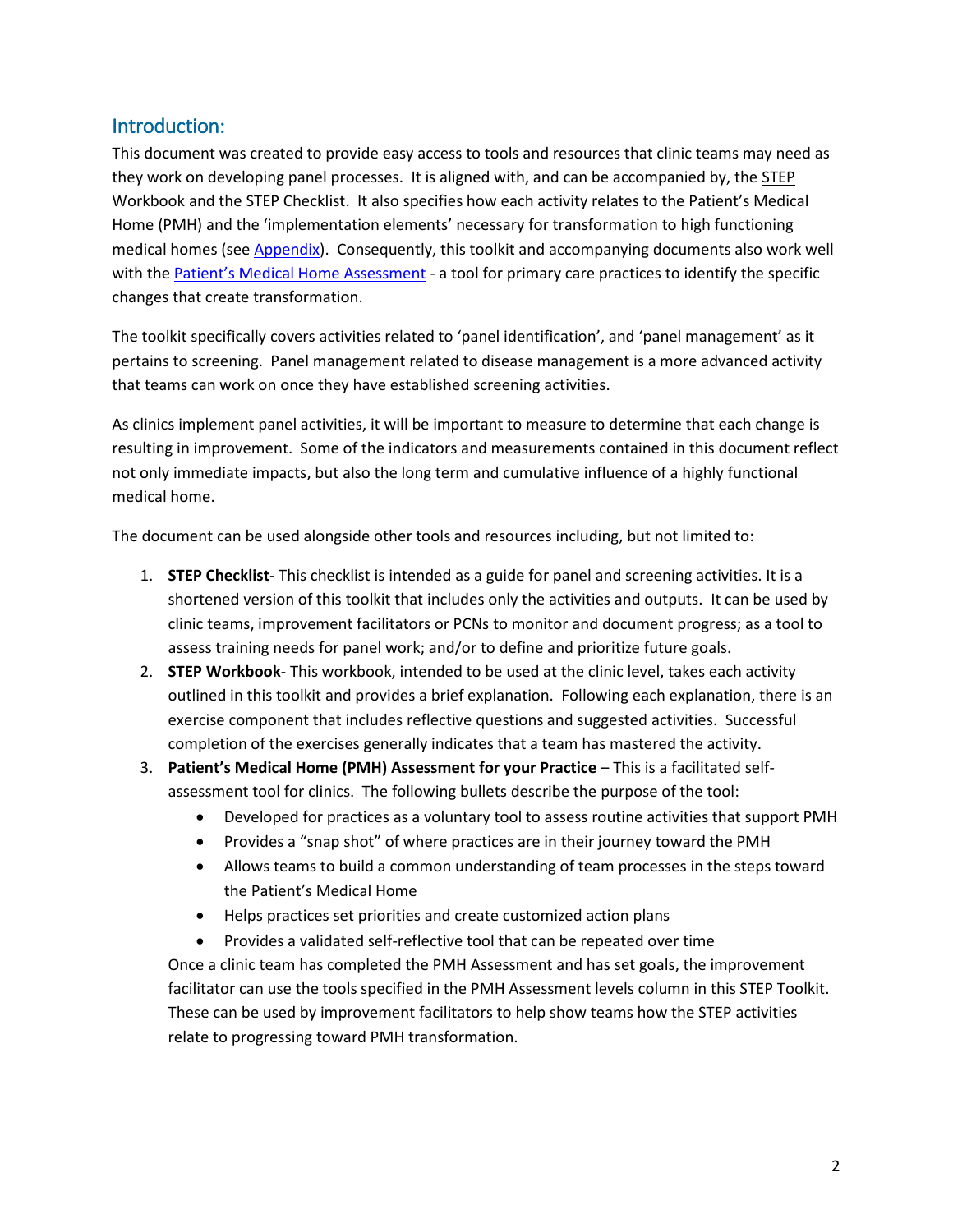## Planning:

A clinic may have a highly trained and capable Proactive Office Encounter Technician (POET)/ Panel Manager/ Patient or Primary Care Coordinator (PCC), but if the conditions for success are not in place in the background, his/her ability to support panel work will be hampered. Conditions refer to the:

- a) supportive context of recognizing and reinforcing good performance, as well as access to resources and information
- b) clinic policies, procedures and incentives that are aligned with panel goals
- c) "signals" from the practice leadership that the team working on panel matters to the practice

## Conditions for Success:

- □ Championship for Patient's Medical Home:
	- □ Clinical champions can be named (Medical Lead/ Admin Lead)
	- $\Box$  Clinical champions can be linked to goals and actions
	- $\Box$  Organization champions can be named (e.g. Clinic Managers, Clinic Owners, Corporate Leadership)
	- $\Box$  Form the panel based care team (to be determined by individual clinics)
- □ Patient's Medical Home Goals...
	- $\Box$  can be identified for proactive panel-based care
	- $\Box$  are shared with the team
	- $\Box$  are linked to an action plan with assigned roles and responsibilities
- □ Progress on goals is...
	- □ documented
	- $\Box$  reported based on goals and actions
	- □ evaluated
	- $\Box$  shared back with the team
- $\Box$  Patient's Medical Home work in the practice is supported by...
	- $\Box$  job descriptions for team members that reference the work
	- $\Box$  dedicated resources for the work
	- $\Box$  protected time to do the work
	- $\Box$  policies and procedures to allow team members to improve the work
	- $\Box$  training plans for team members
	- □ recognition of team members' efforts

\*At every stage the clinic can revisit these conditions to reassess the level the team is at.

Special Note: **Standardized data entry** is required to report and aggregate screening rates and population based information collected at the point of care. Maturity of the Medical Home is proportional to a clinic's ability to leverage and capture information for meaningful use. This is an essential condition for success and significant work in this area is foundational.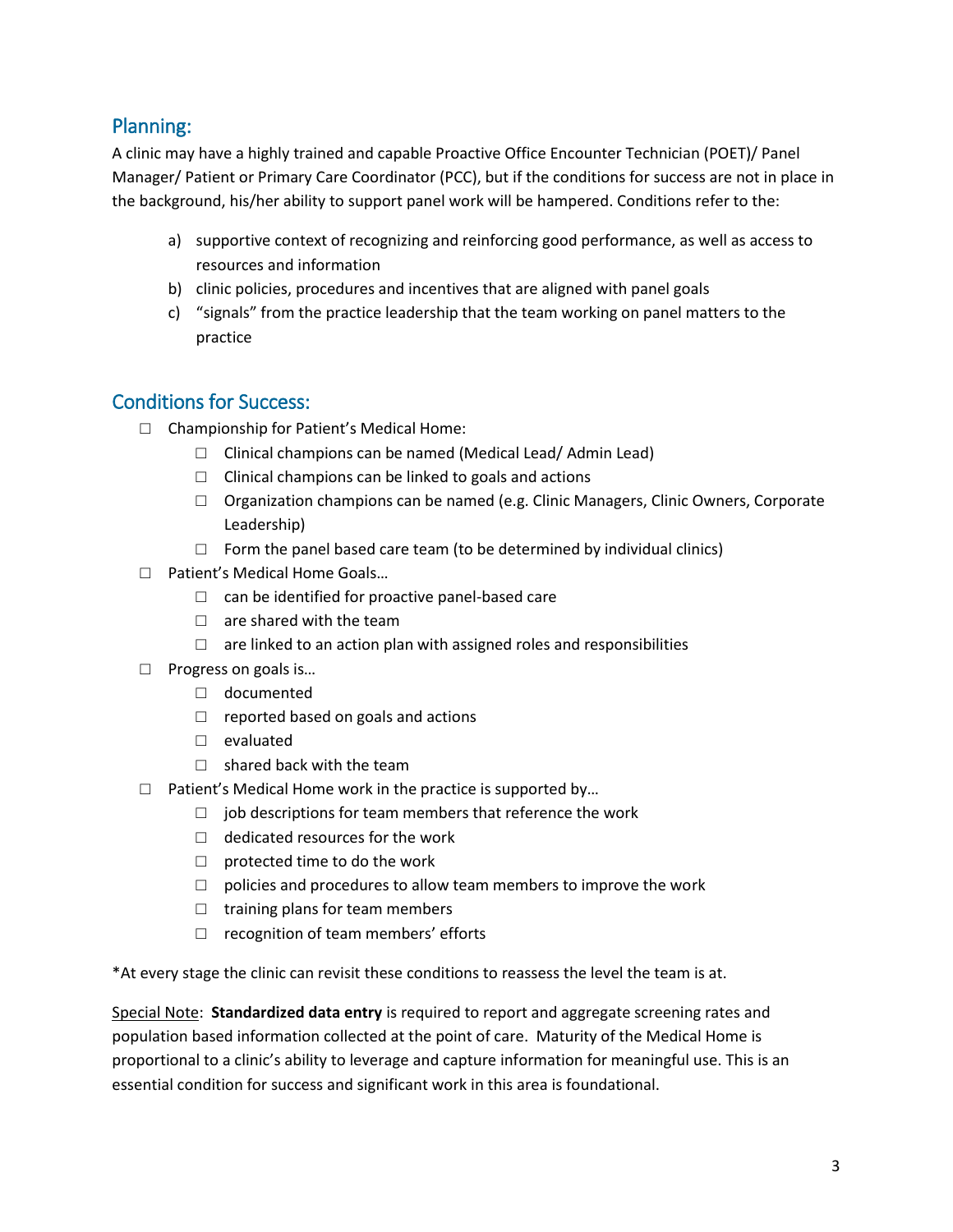| <b>Activity</b>                                                                                 | <b>Outputs</b>                                                                                                                                          | <b>Tool Available</b>                                                                                                                                                                                                                                                           | Patient's<br><b>Medical Home</b><br><b>Assessment</b><br><b>Level</b> |
|-------------------------------------------------------------------------------------------------|---------------------------------------------------------------------------------------------------------------------------------------------------------|---------------------------------------------------------------------------------------------------------------------------------------------------------------------------------------------------------------------------------------------------------------------------------|-----------------------------------------------------------------------|
|                                                                                                 |                                                                                                                                                         | Panel Identification Level 1                                                                                                                                                                                                                                                    |                                                                       |
|                                                                                                 |                                                                                                                                                         | Guide to Panel ID http://www.topalbertadoctors.org/file/guide-to-panel-identification.pdf                                                                                                                                                                                       |                                                                       |
| <b>Identify active patients</b><br>that are attached to a<br>primary care provider              | Established and<br>documented<br>processes that<br>identify all patients<br>attached to the panel.                                                      | TOP EMR Tip Sheets<br>http://www.topalbertadoctors.org/tools--resources/emrsupports/#vendor<br>Guiding Principles to Effective Use of EMR for Patients Medical Home Work<br>http://www.topalbertadoctors.org/file/guiding-principles--effective-use-of-emr-for-pmh-<br>work.pdf | Panel 9C                                                              |
| <b>Roles and responsibilities</b><br>are outlined and<br>assigned for panel<br>identification   | Job descriptions are<br>documented and<br>produced                                                                                                      | Guide to Panel ID, Appendix B<br>(Panel Maintenance Tool)<br>http://www.topalbertadoctors.org/file/guide-to-panel-identification.pdf                                                                                                                                            | Panel 9B<br>Leadership 3C                                             |
| <b>EMR</b> configurations and<br>settings are managed by<br>one or more clinic staff            | One or more clinic<br>staff is assigned to<br>manage the EMR<br>configurations and<br>settings. Person(s)<br>responsible for this<br>work is documented | <b>EMR Data Entry Assessment checklist</b><br>http://www.topalbertadoctors.org/file/guiding-principles--effective-use-of-emr-for-pmh-<br>work.pdf<br><b>TOP EMR Tip Sheets</b><br>http://www.topalbertadoctors.org/tools--resources/emrsupports/#1                              | Leadership 3C<br>CFI <sub>8C</sub>                                    |
| <b>Patient statuses are</b><br>defined, configured and<br>shared with the clinic<br>team        | List of status<br>definitions,<br>configuration and<br>clinic workflow<br>process are<br>documented and<br>shared with the team                         | <b>TOP EMR Tip Sheets</b><br>http://www.topalbertadoctors.org/tools--resources/emrsupports/#1                                                                                                                                                                                   | Panel 10C                                                             |
| <b>Patient panel list for</b><br>each provider is available<br>internally to the clinic<br>team | List of patients for<br>each provider is<br>produced from the<br>clinic EMR                                                                             | TOP EMR Tip Sheets<br>http://www.topalbertadoctors.org/tools--resources/emrsupports/#1                                                                                                                                                                                          | Panel 10C                                                             |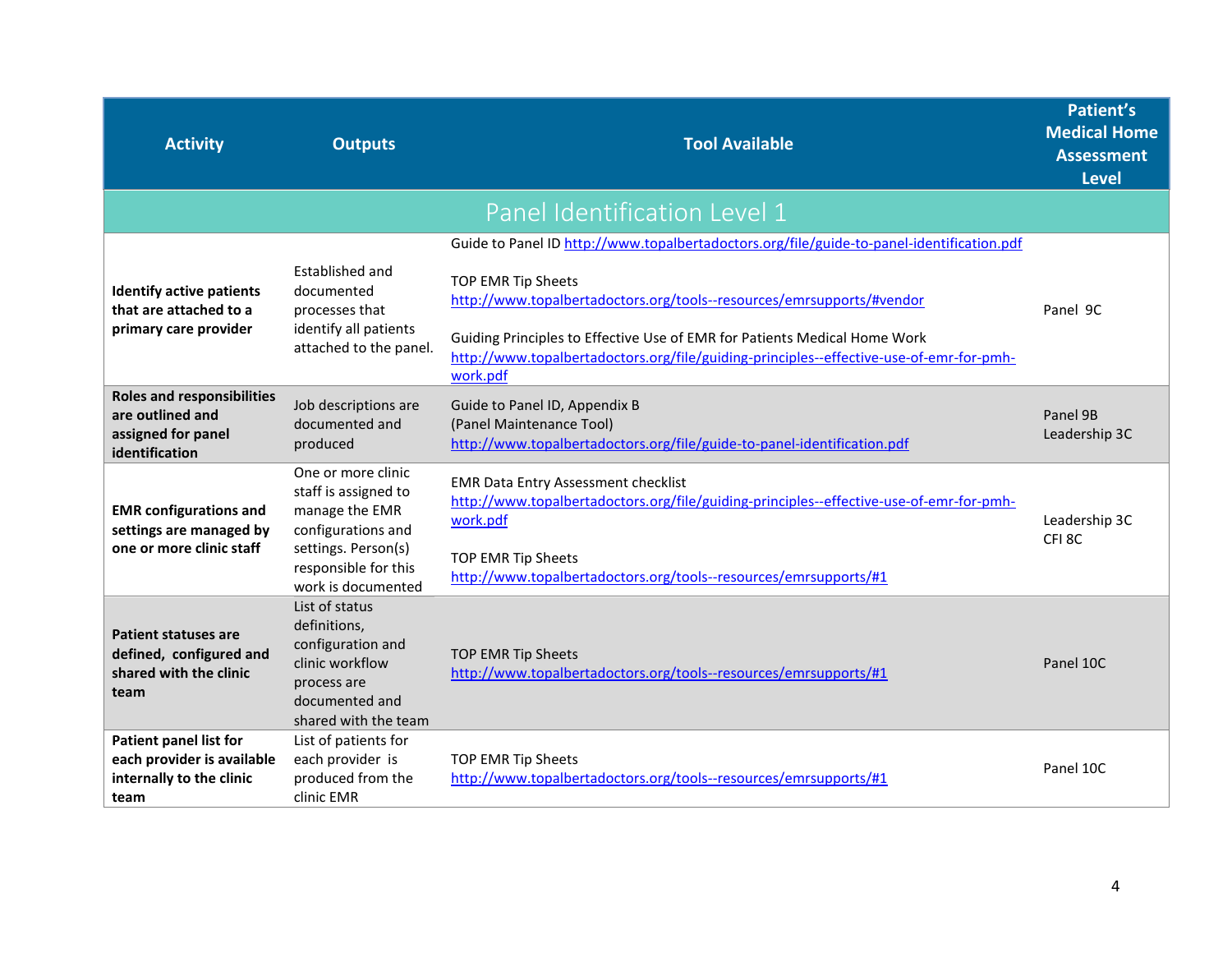| A standardized process<br>for patient validation is<br>established and<br>documented. A<br>validation rate is<br>produced and shared<br>with the team                           | A validation rate is<br>documented and<br>shared with the team.                                                                                                      | TOP EMR Tip Sheets<br>http://www.topalbertadoctors.org/tools--resources/emrsupports/#1                                                                                           | Panel 12C<br>CFI <sub>6C</sub> |
|---------------------------------------------------------------------------------------------------------------------------------------------------------------------------------|----------------------------------------------------------------------------------------------------------------------------------------------------------------------|----------------------------------------------------------------------------------------------------------------------------------------------------------------------------------|--------------------------------|
|                                                                                                                                                                                 |                                                                                                                                                                      | Panel Identification Level 2                                                                                                                                                     |                                |
| <b>Patient panel lists are</b><br>regularly: (1) produced<br>for each primary care<br>provider; (2) shared<br>internally; and, (3)<br>discussed as a team to<br>review accuracy | Patient panel list is<br>produced for each<br>provider.<br>Team meetings are<br>held to address<br>inaccuracies arising<br>from the review.                          | TOP EMR Tip Sheets<br>http://www.topalbertadoctors.org/tools--resources/emrsupports/#1                                                                                           | Panel 9A                       |
| <b>Conduct EMR searches to</b><br>actively clean the panel                                                                                                                      | Documented list of<br>your EMR clean up<br>searches to be run at<br>regular intervals                                                                                | TOP EMR Tip Sheets<br>http://www.topalbertadoctors.org/tools--resources/emrsupports/#1                                                                                           | CFI <sub>5C</sub>              |
| Patient demographics,<br>provider assignment or<br>status definitions are<br>updated as a result of<br>the EMR clean up<br>searches                                             | Documented<br>processes outline<br>actions you take with<br>your EMR searches<br>and how you can use<br>them to clean up your<br>panel and maintain a<br>clean panel | Guiding Principles to Effective Use of EMR for Patients Medical Home Work<br>http://www.topalbertadoctors.org/file/guiding-principles--effective-use-of-emr-for-pmh-<br>work.pdf | Panel 9B                       |
| For patients seen within<br>the last 3 months,<br>patient validation rate is<br>greater than 90% and<br>results shared with the<br>clinic team                                  | Clinic team has<br>consistently achieved<br>a patient validation<br>rate of 90% or greater                                                                           | Understanding Numerators and Denominators Tool (coming soon)                                                                                                                     | Panel 6C<br>Panel 7B           |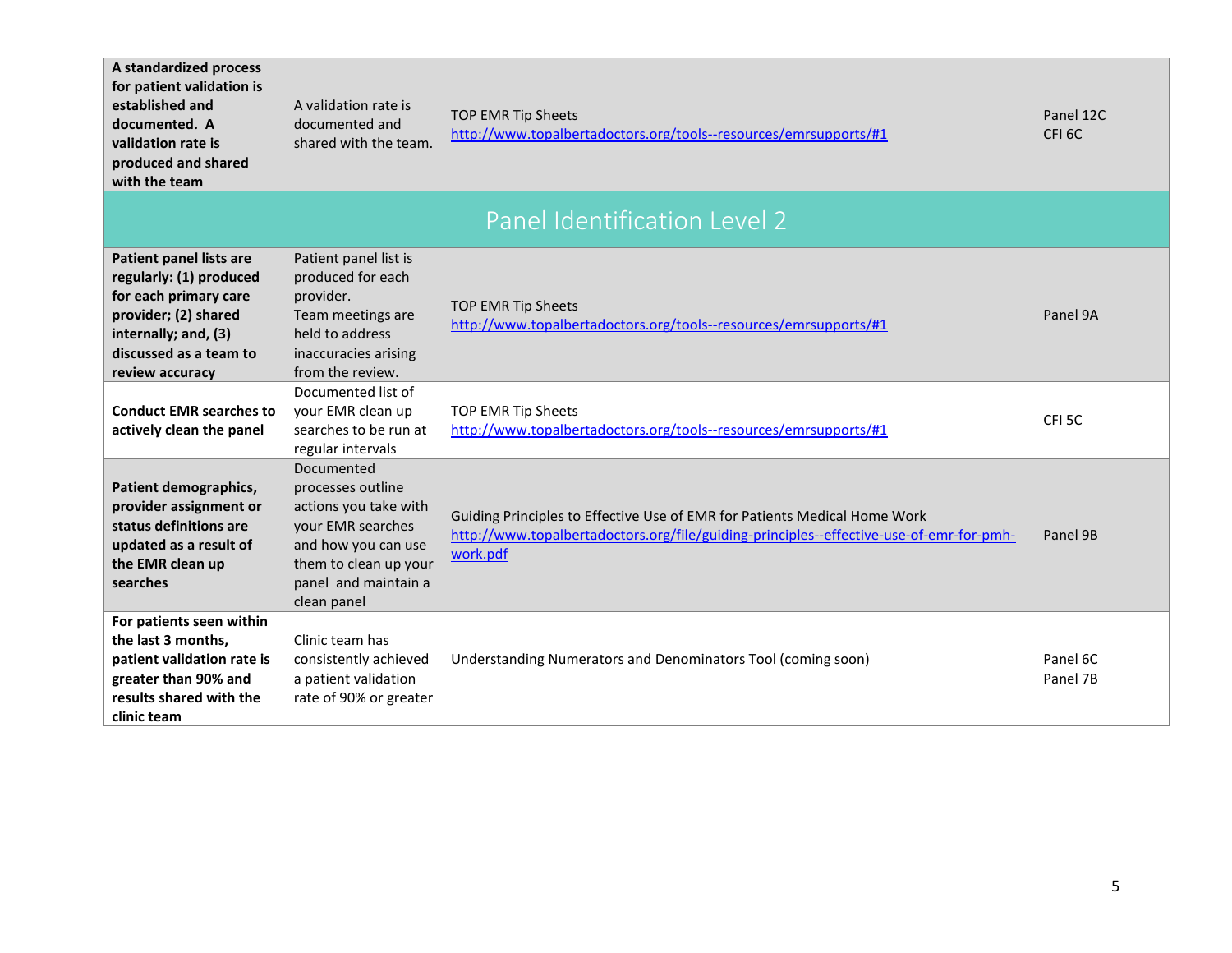|                                                                                                                                                                                                                                   |                                                                                                                                               | Panel Identification Level 3                                                                                                                                                                                                                                                                       |                                                                 |
|-----------------------------------------------------------------------------------------------------------------------------------------------------------------------------------------------------------------------------------|-----------------------------------------------------------------------------------------------------------------------------------------------|----------------------------------------------------------------------------------------------------------------------------------------------------------------------------------------------------------------------------------------------------------------------------------------------------|-----------------------------------------------------------------|
| Research, compare and<br>discuss the value and use<br>of available external<br>reports to inform quality<br>improvement and<br>patient care. Provider<br>applies for and receives<br>the chosen external<br>report(s)             | HQCA panel report<br>PCN supported report<br>Alberta Health Panel<br>report<br>CPCSSN (see<br>workbook for more<br>information on<br>reports) | Alberta AIM<br>http://www.albertaaim.ca<br>Canadian Primary Care Sentinel Surveillance Network<br>http://cpcssn.ca<br>Health Quality Council of Alberta<br>http://www.hqca.ca                                                                                                                      | CFI <sub>5B</sub><br>CFI <sub>6C</sub><br>Panel 9A<br>Panel 12C |
| <b>Based on selected</b><br>external reports, goals<br>and actions for<br>improvement are<br>planned and assigned                                                                                                                 | At least one or more<br>assigned quality<br>improvement<br>activities are trialed,<br>completed and<br>documented                             | <b>TOP QI Guide</b><br>http://www.topalbertadoctors.org/file/quality-improvement-guide.pdf<br><b>AIM Tools</b><br>http://www.albertaaim.ca                                                                                                                                                         | CFI <sub>6C</sub><br>CFI <sub>7B</sub>                          |
| During the last 3 years,<br>patient panel validation<br>rate is greater than 90%<br>and results shared with<br>the clinic team. The<br>panel report indicates<br>the current validation<br>rate and the rate tracked<br>over time | Clinic team<br>consistently achieved<br>a panel validation<br>rate of 90% or greater<br>during the last 3 years                               | Understanding Numerators and Denominators Tool (coming soon)                                                                                                                                                                                                                                       | Panel 6C<br>Panel 7B                                            |
| <b>Expertise is</b><br>demonstrated by<br>independently<br>conducting quality<br>improvement activities<br>based on internal and<br>external reports and<br>unique clinic traits                                                  | Ongoing quality<br>improvement<br>activities and<br>accurate patient<br>panel reports                                                         | Guiding Principles to Effective Use of EMR for Patients Medical Home Work<br>http://www.topalbertadoctors.org/file/guiding-principles--effective-use-of-emr-for-pmh-<br>work.pdf<br>Peer to Peer EMR Network Program<br>http://www.topalbertadoctors.org/events/albertapeertopeeremrnetworkprogram | CFI <sub>6B</sub><br>CFI <sub>7B</sub>                          |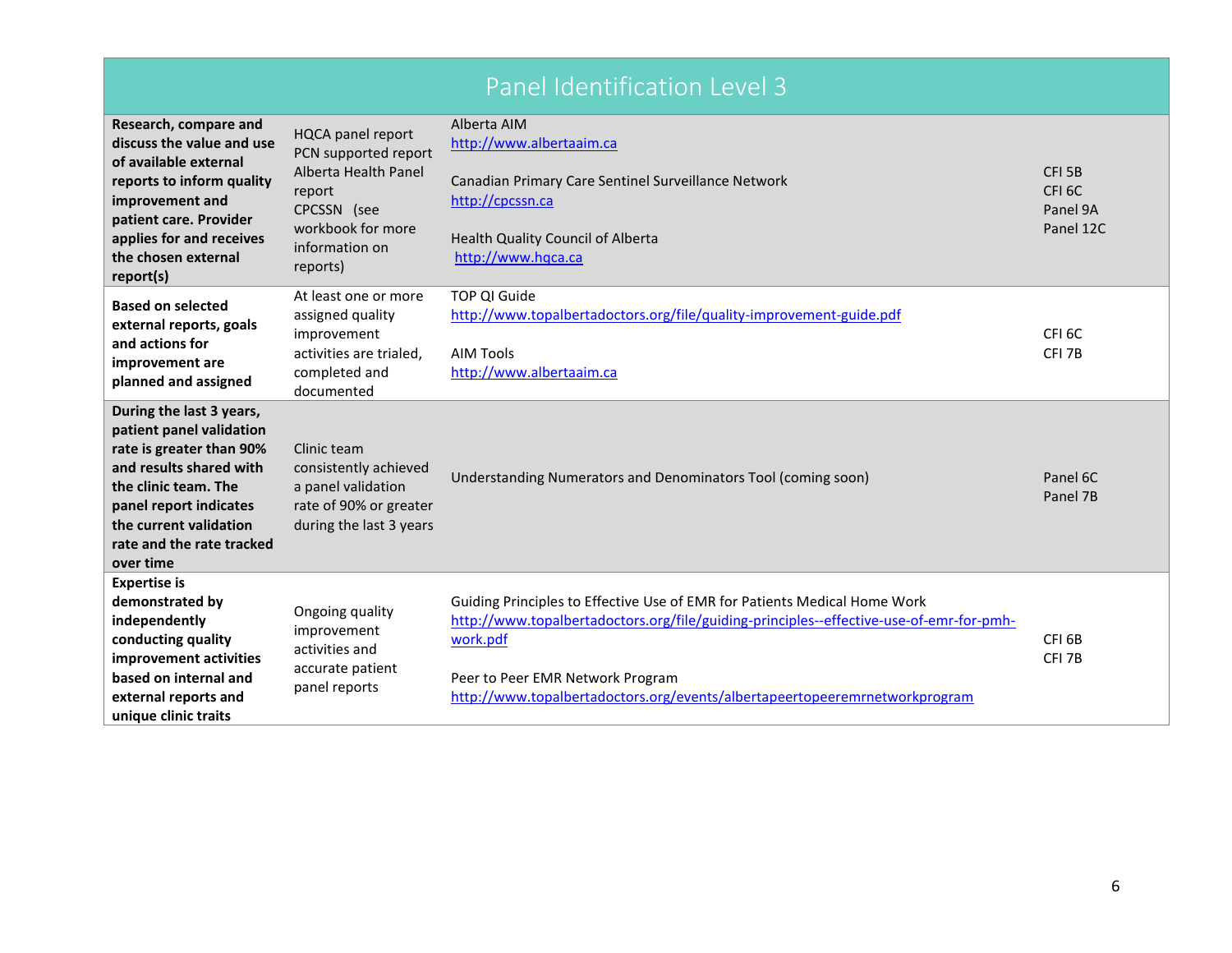# Panel Management: Screening Level 1

ASaP Key Messages

<http://www.topalbertadoctors.org/file/asap-key-messages.pdf>

| Documented list of<br>maneuvers clinic<br>workflows with<br>assigned roles and<br>responsibilities are<br>produced for at least<br>5 screening<br>maneuvers (clinic<br>and/or PCN specific) | <b>ASaP Intervention</b><br>http://www.topalbertadoctors.org/file/asap-intervention.pdf<br><b>Maneuvers Menu for Adults</b><br>http://www.topalbertadoctors.org/file/asap-maneuvers-menu.pdf<br>The Why Behind the Maneuvers Menu<br>http://www.topalbertadoctors.org/file/asap-the-why-behind-maneuvers-menu.pdf<br>Maneuvers Menu Reference List<br>http://www.topalbertadoctors.org/file/asap-maneuvers-menu-reference-list.pdf<br>PCN Workload Trackers (coming soon)<br><b>EMR Data Entry Assessment (coming soon)</b> | OEBC <sub>19C</sub>                                                 |
|---------------------------------------------------------------------------------------------------------------------------------------------------------------------------------------------|-----------------------------------------------------------------------------------------------------------------------------------------------------------------------------------------------------------------------------------------------------------------------------------------------------------------------------------------------------------------------------------------------------------------------------------------------------------------------------------------------------------------------------|---------------------------------------------------------------------|
| Documentation and<br>communication of<br>standardized<br>workflows are shared<br>with the clinic team                                                                                       | TOP EMR Tip Sheets<br>http://www.topalbertadoctors.org/tools--resources/emrsupports                                                                                                                                                                                                                                                                                                                                                                                                                                         | OEBC 19C                                                            |
| Exclusion criteria is<br>documented                                                                                                                                                         | <b>Clinical Practice Guidelines:</b><br><b>Breast Cancer</b><br>http://www.topalbertadoctors.org/cpgs/?sid=2&cpg_cats=12&cpg_info=1<br>Cardiovascular Disease Risk<br>http://www.topalbertadoctors.org/cpgs/54252506<br><b>Cervical Cancer</b>                                                                                                                                                                                                                                                                              | OEBC <sub>18B</sub><br>Panel 10B                                    |
|                                                                                                                                                                                             |                                                                                                                                                                                                                                                                                                                                                                                                                                                                                                                             | http://www.topalbertadoctors.org/cpgs/?sid=2&cpg cats=15&cpg info=8 |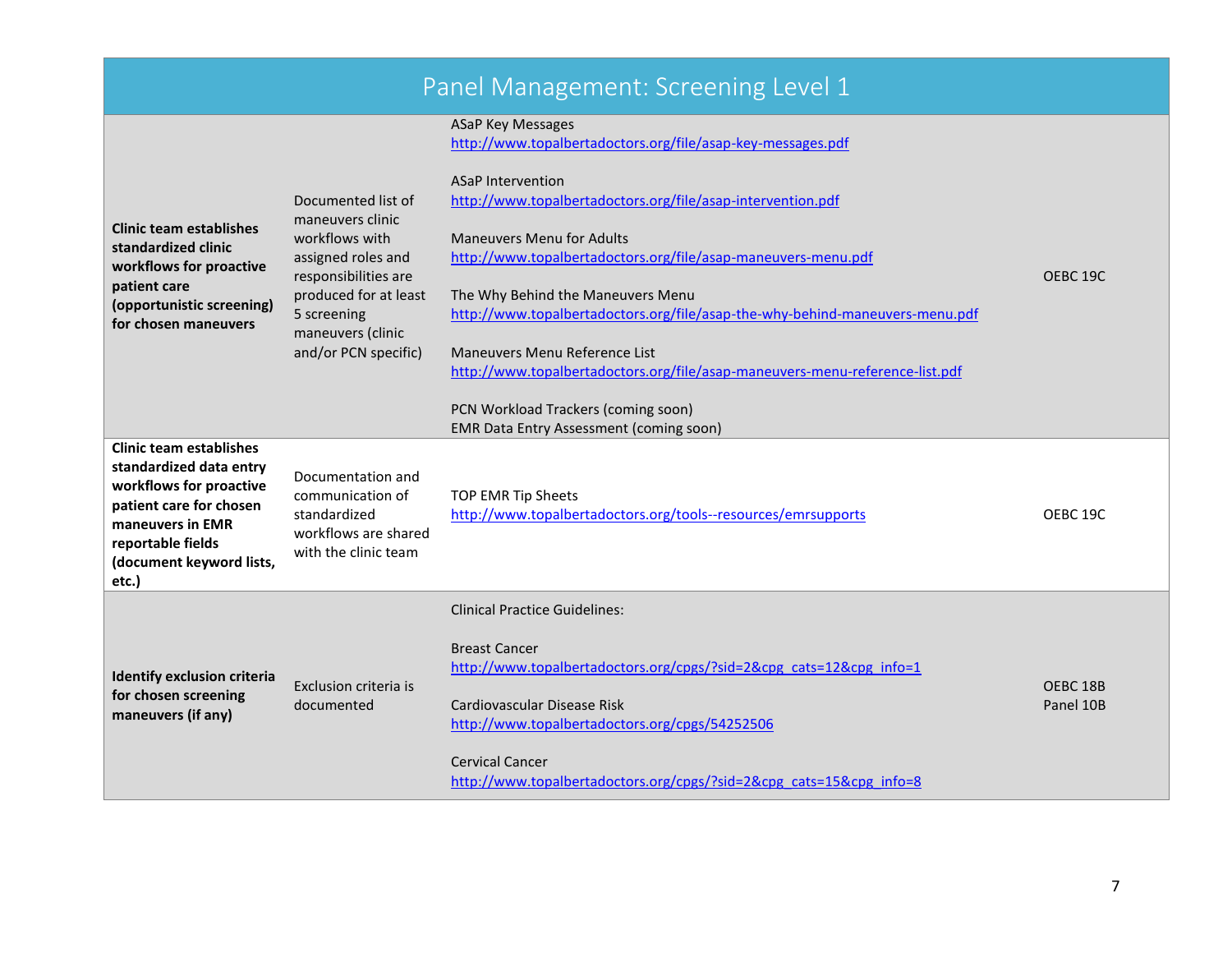| <b>Clinic/ Provider agrees to</b><br>participate in the data<br>sharing strategy                                                                          | Signed DSA/ IMA<br>(EMR Vendor and<br>PCN Specific)                                                                                | <b>Alberta Medical Association</b><br>https://www.albertadoctors.org/leaders-partners/emrs/privacy/what-you-need-to-know-<br>about-privacy-agreements<br><b>Health Information Act</b><br>http://www.qp.alberta.ca/documents/Acts/H05.pdf                                                                                                                                                 | Panel 12C                      |
|-----------------------------------------------------------------------------------------------------------------------------------------------------------|------------------------------------------------------------------------------------------------------------------------------------|-------------------------------------------------------------------------------------------------------------------------------------------------------------------------------------------------------------------------------------------------------------------------------------------------------------------------------------------------------------------------------------------|--------------------------------|
| <b>Review charts manually</b><br>to proactively determine<br>eligibility for screening.<br><b>Screening needs are</b><br>communicated to the<br>team      | Eligible patients are<br>identified for<br>screening.<br>Opportunistic<br>screening conducted<br>for chosen screening<br>maneuvers | <b>Maneuvers Menu for Adults</b><br>http://www.topalbertadoctors.org/file/asap-maneuvers-menu.pdf                                                                                                                                                                                                                                                                                         | OEBC 19C                       |
| Investigate and/or trial<br><b>EMR features and</b><br>functionality to support<br>the automation of<br>proactive screening                               | Action plan to<br>leverage EMR<br>features and<br>functionality is shared<br>with the clinic team                                  | TOP EMR Tip Sheets<br>http://www.topalbertadoctors.org/tools--resources/emrsupports<br>Guiding Principles to Effective Use of EMR for Patients Medical Home Work<br>http://www.topalbertadoctors.org/file/guiding-principles--effective-use-of-emr-for-pmh-<br>work.pdf<br>Peer to Peer EMR Network Program<br>http://www.topalbertadoctors.org/events/albertapeertopeeremrnetworkprogram | OEBC 19C<br>CFI <sub>8D</sub>  |
|                                                                                                                                                           |                                                                                                                                    | Panel Management: Screening Level 2                                                                                                                                                                                                                                                                                                                                                       |                                |
| <b>Identify numerator and</b><br>denominator for each<br>chosen screening<br>maneuver including<br>exclusion criteria (PCN or<br>clinic chosen maneuvers) | Numerators and<br>denominators are<br>identified for each<br>chosen maneuver                                                       | <b>Maneuvers Menu for Adults</b><br>http://www.topalbertadoctors.org/file/asap-maneuvers-menu.pdf<br>Understanding Numerators and Denominators Tool (coming soon)                                                                                                                                                                                                                         | CFI <sub>6C</sub><br>Panel 12D |
| Generate numerator and<br>denominators for each<br>chosen maneuver from<br>the EMR                                                                        | Searches have been<br>created and saved in<br>the EMR                                                                              | Guiding Principles to Effective Use of EMR for Patients Medical Home Work<br>http://www.topalbertadoctors.org/file/guiding-principles--effective-use-of-emr-for-pmh-<br>work.pdf<br>TOP EMR Tip Sheets<br>http://www.topalbertadoctors.org/tools--resources/emrsupports                                                                                                                   | Panel 12C                      |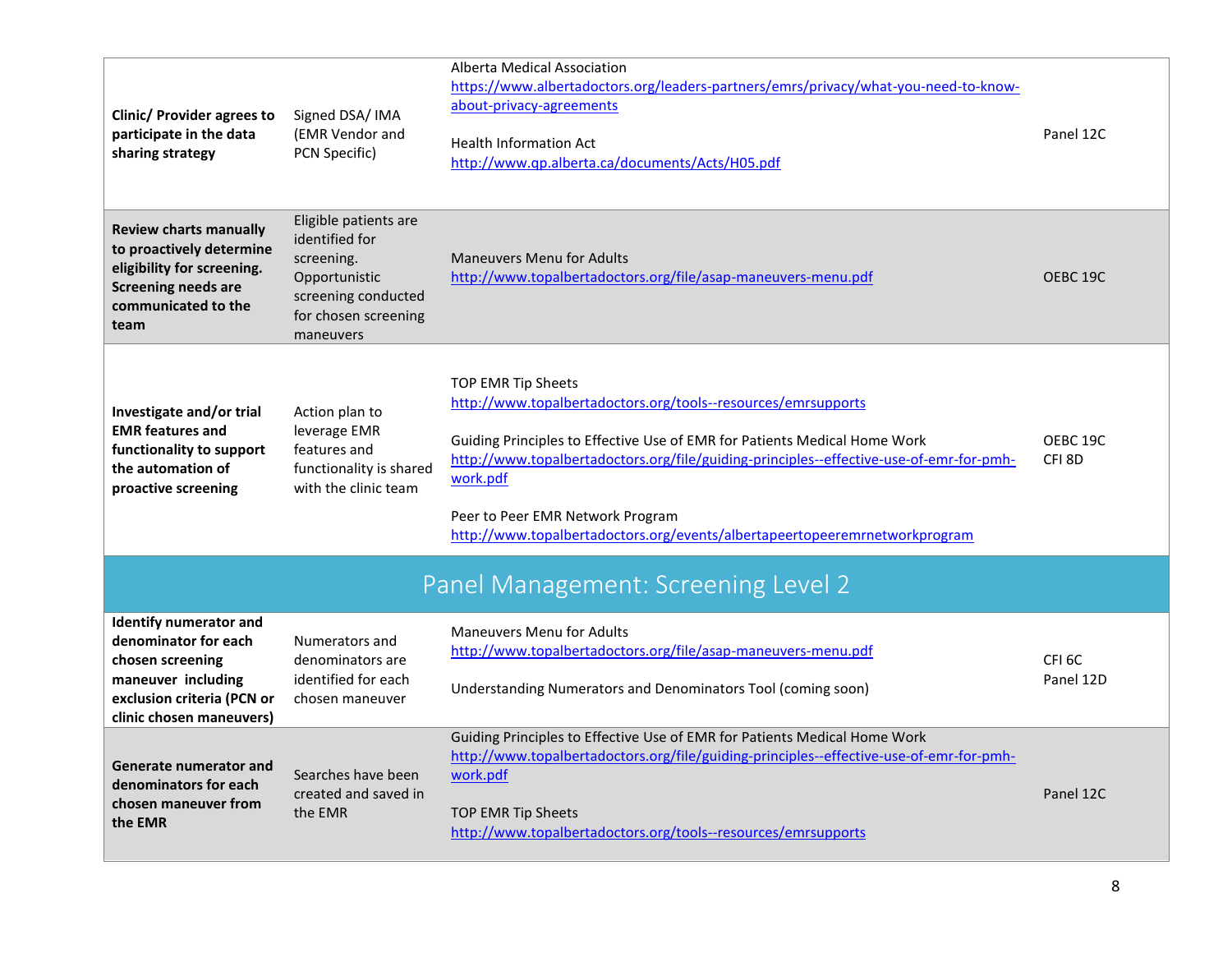| <b>Calculate screening rates</b><br>for each chosen<br>maneuver and determine<br>goals for improvement<br>(# pts screened / # pts<br>eligible) X 100 = %                                                                                                                                 | Screening rates are<br>shared (internally/<br>externally)                                                                                                                                                            | Guiding Principles to Effective Use of EMR for Patients Medical Home Work<br>http://www.topalbertadoctors.org/file/guiding-principles--effective-use-of-emr-for-pmh-<br>work.pdf<br>TOP EMR Tip Sheets<br>http://www.topalbertadoctors.org/tools--resources/emrsupports                                                                                                                   | Panel 12B                          |
|------------------------------------------------------------------------------------------------------------------------------------------------------------------------------------------------------------------------------------------------------------------------------------------|----------------------------------------------------------------------------------------------------------------------------------------------------------------------------------------------------------------------|-------------------------------------------------------------------------------------------------------------------------------------------------------------------------------------------------------------------------------------------------------------------------------------------------------------------------------------------------------------------------------------------|------------------------------------|
| <b>Proactive patient</b><br>screening needs are<br>automated in the EMR<br>(e.g., rules, triggers,<br>reminders, flowsheets)                                                                                                                                                             | <b>Automation features</b><br>in the EMR for chosen<br>screening maneuvers<br>are configured and in<br>use by the clinic team                                                                                        | Guiding Principles to Effective Use of EMR for Patients Medical Home Work<br>http://www.topalbertadoctors.org/file/guiding-principles--effective-use-of-emr-for-pmh-<br>work.pdf<br>TOP EMR Tip Sheets<br>http://www.topalbertadoctors.org/tools--resources/emrsupports<br>Peer to Peer EMR Network Program<br>http://www.topalbertadoctors.org/events/albertapeertopeeremrnetworkprogram | CFI <sub>8B</sub>                  |
| <b>Clinic team increases</b><br>number of chosen<br>maneuvers and develops<br>standardized workflows                                                                                                                                                                                     | Documented clinic<br>workflows with<br>assigned roles and<br>responsibilities are<br>produced for the<br>added ASaP<br>maneuvers<br>Documentation of<br>standardized<br>workflows are shared<br>with the clinic team | <b>ASaP Intervention</b><br>http://www.topalbertadoctors.org/file/asap-intervention.pdf<br><b>Maneuvers Menu for Adults</b><br>http://www.topalbertadoctors.org/file/asap-maneuvers-menu.pdf                                                                                                                                                                                              | CFI <sub>7B</sub><br>OEBC 18B      |
| Clinic team members are<br>encouraged to pursue<br>learning opportunities<br>specifically in the areas<br>of panel, screening and<br>reporting. Clinic<br>demonstrates advanced<br>EMR skills (e.g., modify<br>rules and triggers<br>appropriately,<br>troubleshoot/conduct<br>searches) | Clinic team has<br>participated in<br>available learning<br>opportunities for two<br>medical home pillars:<br>(1) panel and<br>continuity; (2)<br>organized evidence<br>based care                                   | Guiding Principles to Effective Use of EMR for Patients Medical Home Work<br>http://www.topalbertadoctors.org/file/guiding-principles--effective-use-of-emr-for-pmh-<br>work.pdf<br>TOP EMR Tip Sheets<br>http://www.topalbertadoctors.org/tools--resources/emrsupports<br>Peer to Peer EMR Network Program<br>http://www.topalbertadoctors.org/events/albertapeertopeeremrnetworkprogram | CFI <sub>7B</sub><br>Leadership 2A |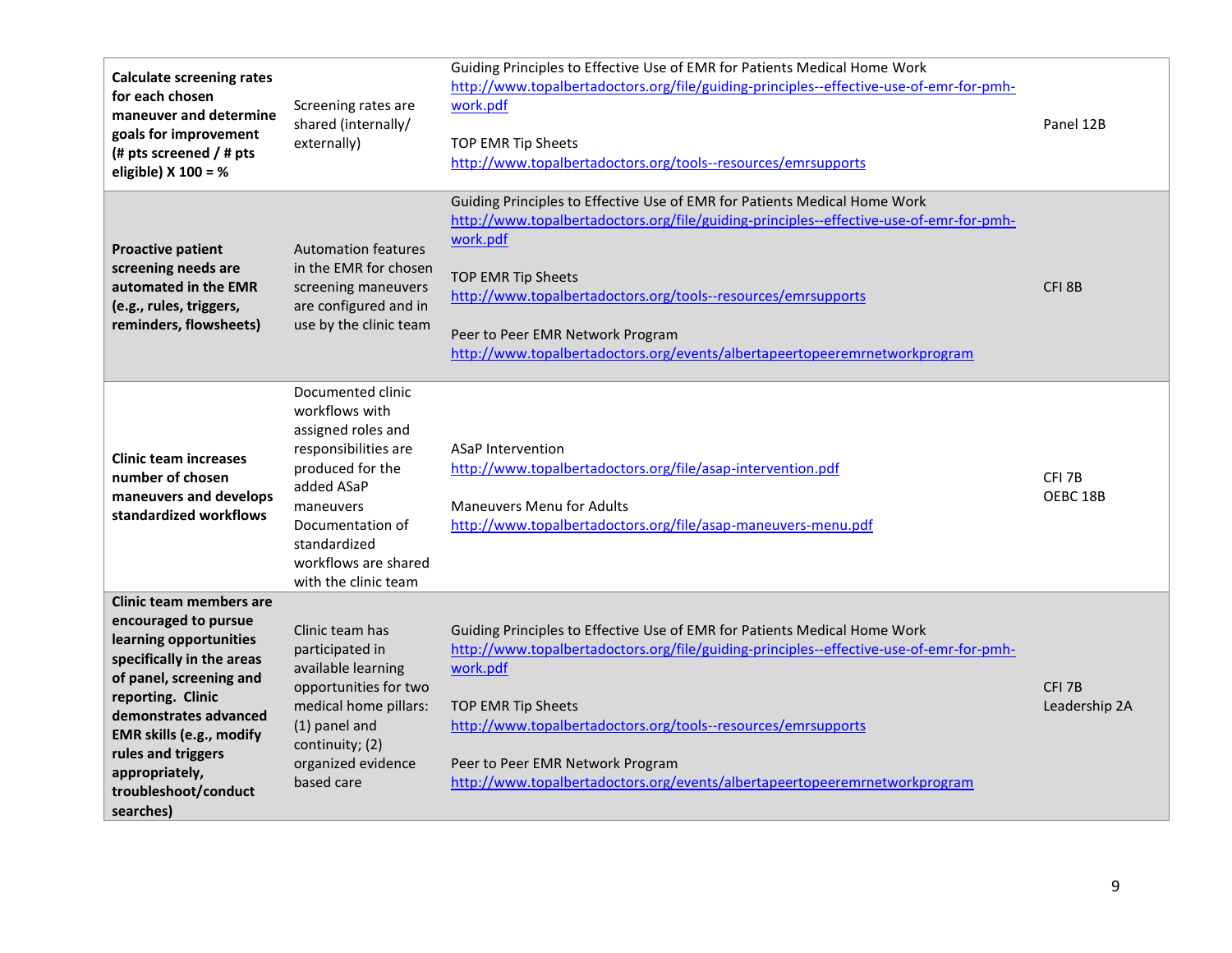| <b>Opportunistic screening</b><br>processes are fully<br>developed for chosen<br>maneuvers. Reports are<br>produced and shared<br>with the team                           | Screening rates are<br>routinely reported<br>internally / externally<br>(as per PCN intervals<br>where applicable)                    | Institute for Healthcare Improvement<br>http://www.ihi.org/resources/Pages/Tools/RunChart.aspx                                                                                                                                                    | OEBC <sub>18A</sub>                      |
|---------------------------------------------------------------------------------------------------------------------------------------------------------------------------|---------------------------------------------------------------------------------------------------------------------------------------|---------------------------------------------------------------------------------------------------------------------------------------------------------------------------------------------------------------------------------------------------|------------------------------------------|
| <b>Outreach screening</b><br>principles are used by<br>the clinic team which<br>includes standardized<br>workflows and<br>documented processes                            | Standardized<br>workflows for<br>outreach screening<br>are documented and<br>shared with the team                                     | Guiding Principles to Effective Use of EMR for Patients Medical Home Work<br>http://www.topalbertadoctors.org/file/guiding-principles--effective-use-of-emr-for-pmh-<br>work.pdf<br>Choosing Wisely Canada<br>http://www.choosingwiselycanada.org | OEBC <sub>19B</sub>                      |
|                                                                                                                                                                           |                                                                                                                                       | Panel Management: Screening Level 3                                                                                                                                                                                                               |                                          |
| <b>Clinic team tracks</b><br>screening and validation<br>rates over time. Clinic<br>conducts QI activities<br>informed by their<br>reported rates                         | Run charts, internal<br>or external reports<br>that support QI<br>activities                                                          | Institute for Healthcare Improvement<br>http://www.ihi.org/resources/Pages/Tools/RunChart.aspx<br><b>TOP QI Guide</b><br>http://www.topalbertadoctors.org/file/quality-improvement-guide.pdf                                                      | CFI <sub>6C</sub><br>CFI <sub>7B</sub>   |
| <b>Clinic team identifies</b><br>panel driven preventive<br>goals that extends<br>beyond ASaP screening<br>maneuvers                                                      | Greater than 11<br>screening maneuvers<br>or strategies have<br>been developed (e.g.,<br>bone density, PSA)                           | Choosing Wisely Alberta<br>https://www.albertadoctors.org/leaders-partners/choosing-wisely-alberta<br>Choosing Wisely Canada<br>http://www.choosingwiselycanada.org                                                                               | CFI <sub>5</sub> A<br>CFI <sub>6</sub> A |
| Panel manager<br>coordinates or facilitates<br>daily/ weekly/ monthly/<br>quarterly huddles and/or<br>quality improvement<br>activities extending<br>beyond EMR reminders | Ongoing huddles<br>and/or QI meetings<br>are scheduled                                                                                | <b>TOP QI Guide</b><br>http://www.topalbertadoctors.org/file/quality-improvement-guide.pdf                                                                                                                                                        | CFI <sub>5</sub> A<br>CFI <sub>7</sub> A |
| <b>Clinic team develops</b><br>processes for screening<br>patients with risk factors<br>for certain diseases                                                              | <b>Automation features</b><br>in the EMR are used<br>for opportunistic and<br>outreach screening<br>for patients with risk<br>factors |                                                                                                                                                                                                                                                   | OEBC <sub>18A</sub><br>OEBC 21B          |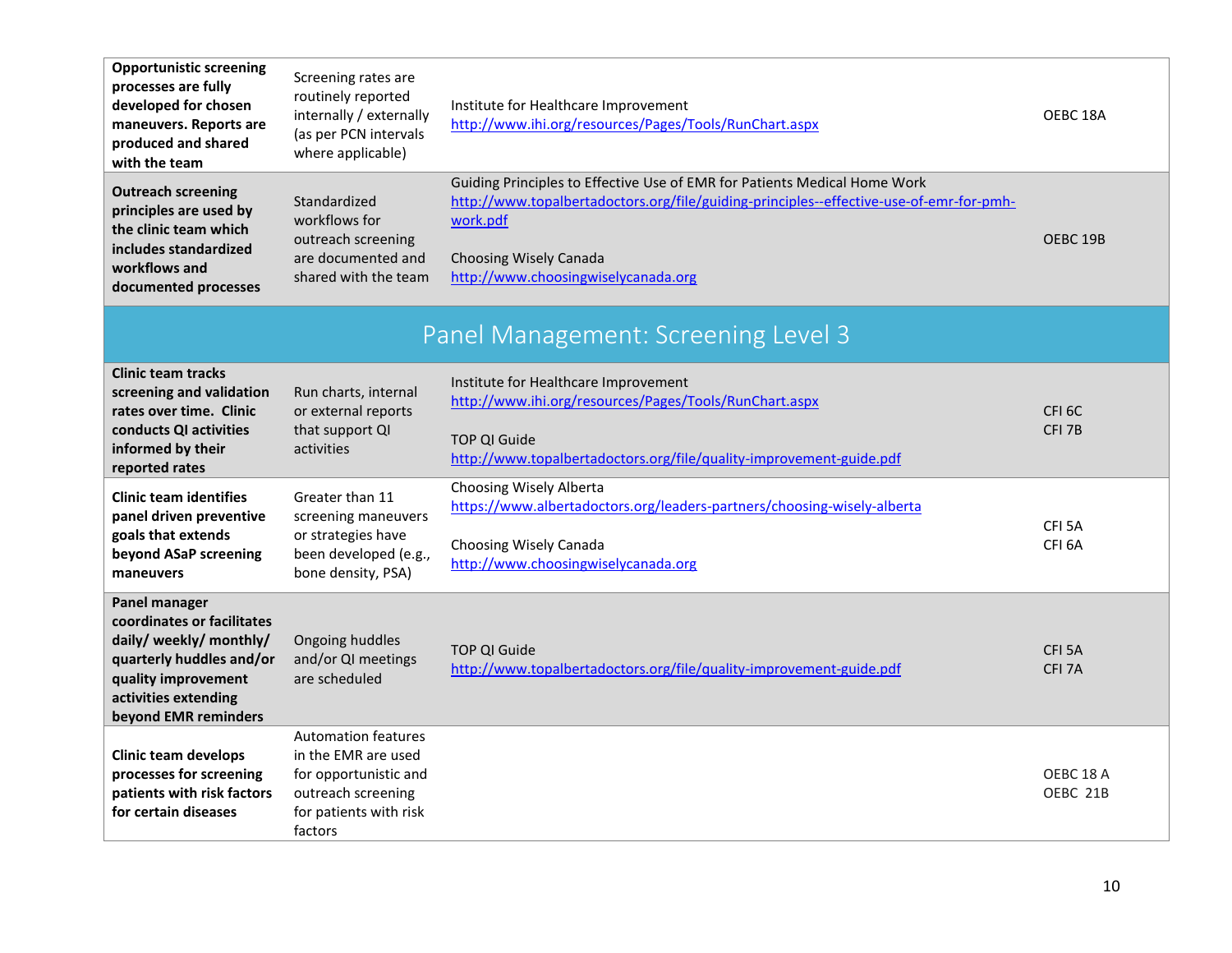| <b>Opportunistic and</b><br>outreach screening are<br>completely realized and<br>integrated into clinic<br>processes (ASaP and<br>beyond) | Opportunistic and<br>outreach screening<br>are now routine                                   | <b>TOP OI Guide</b><br>http://www.topalbertadoctors.org/file/quality-improvement-guide.pdf                     | OEBC 19B  |
|-------------------------------------------------------------------------------------------------------------------------------------------|----------------------------------------------------------------------------------------------|----------------------------------------------------------------------------------------------------------------|-----------|
| Panel managers become<br>peer leaders and share<br>knowledge with other<br>clinic teams                                                   | Panel managers/ peer<br>leaders support<br>formal or informal<br>knowledge sharing<br>events | Peer to Peer EMR Network Program<br>http://www.topalbertadoctors.org/events/albertapeertopeeremrnetworkprogram | Panel 12A |

## Primary tools and education materials used to support panel management activities in the clinic:

- TOP Guide to Panel Identification
- TOP QI Guide
- TOP EMR specific Tip Sheets
- EMR specific community portal materials and Help files (Vendor resources)
- EMR data Entry Assessment

*This toolkit was created in partnership with Highland PCN and Toward Optimized Practice (TOP), and is endorsed by the EQuIP team (Elevating Quality Improvement in Practice) which represents the seven (7) Calgary and area PCNs.*